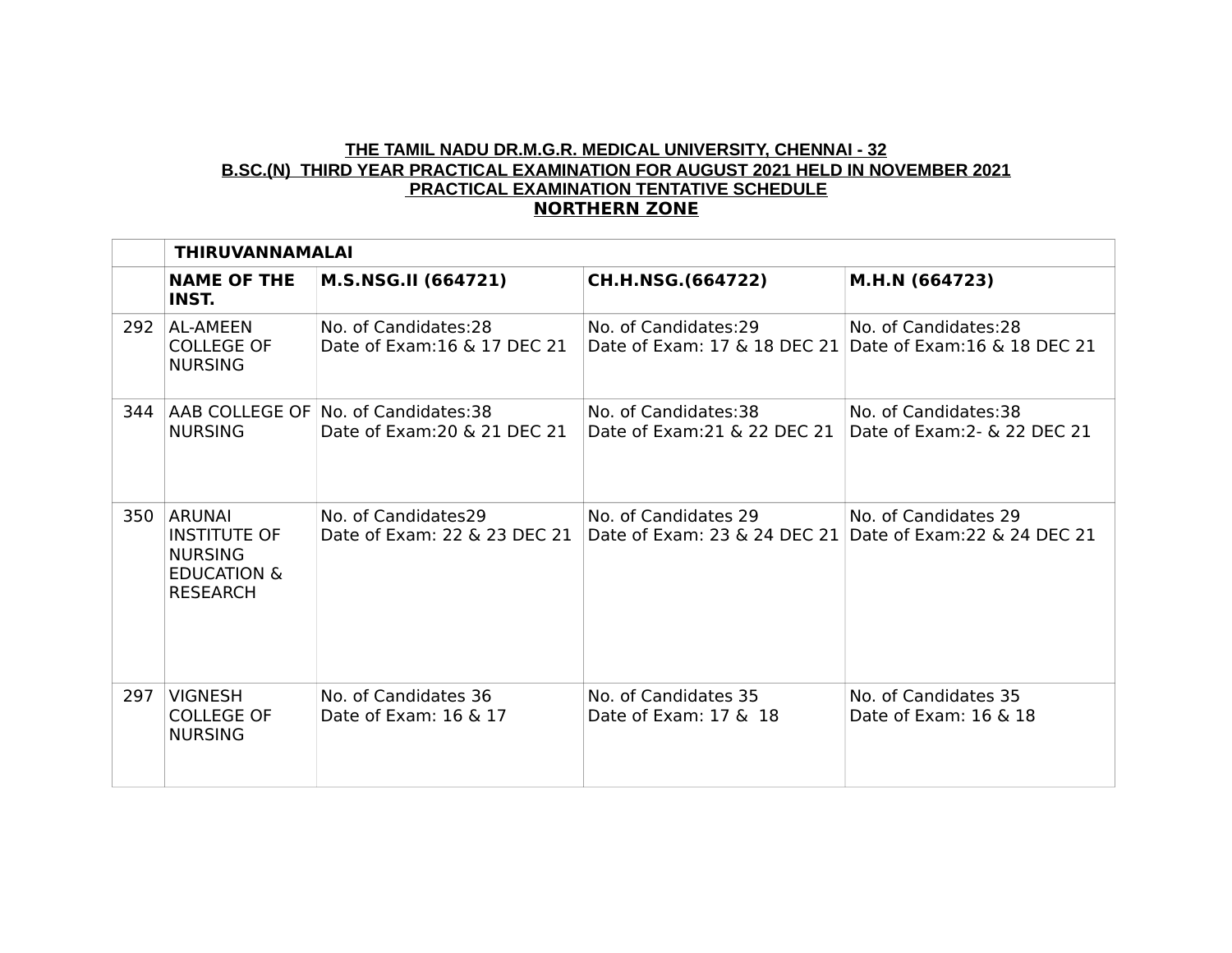|     | <b>VELLORE</b>                                                                                  |                                                                        |                                                                        |                                                                                                   |  |
|-----|-------------------------------------------------------------------------------------------------|------------------------------------------------------------------------|------------------------------------------------------------------------|---------------------------------------------------------------------------------------------------|--|
|     | <b>NAME OF THE</b><br><b>INST.</b>                                                              | M.S.NSG.II (664721)                                                    | CH.H.NSG.(664722)                                                      | M.H.N (664723)                                                                                    |  |
| 366 | <b>ARCOT SRI</b><br><b>MAHALAKSHMI</b><br><b>WOMEN'S</b><br><b>COLLEGE OF</b><br><b>NURSING</b> | No. of Candidates 34<br>Date of Exam: 20 & 21DEC 21                    | No. of Candidates 34<br>Date of Exam: 21 & 22DEC 21                    | No. of Candidates: 34<br>Date of Exam: 20 & 22DEC 21                                              |  |
| 692 | DR.A.VIMAL CN                                                                                   | No. of Candidates 29<br>Date of Exam: 20 & 21 DEC 21                   | No. of Candidates 29<br>Date of Exam: 21& 22 DEC 21                    | No. of Candidates 29<br>Date of Exam: 20 & 22 DEC 21                                              |  |
|     | 342 ARUN COLLEGE<br>OF NURSING                                                                  | No. of Candidates 75<br>Date of Exam: 20, 21, 22 & 23<br><b>DEC 21</b> | No. of Candidates 75<br>Date of Exam: 20, 21, 22 & 23<br><b>DEC 21</b> | No. of Candidates 75<br>Date of Exam: 20, 21, 22 & 23<br><b>DEC 21</b>                            |  |
| 33  | <b>COLLEGE OF</b><br>NURSING,<br><b>CHRISTIAN</b><br><b>MEDICAL</b><br><b>COLLEGE</b>           | No. of Candidates 100<br>Date of Exam: 16, 17, 18, 20 &<br>21 DEC 21   | No. of Candidates 100<br>21 DEC 21                                     | No. of Candidates 100<br>Date of Exam:16, 17, 18, 20 & Date of Exam:16, 17, 18, 20 &<br>21 DEC 21 |  |
| 236 | <b>SRI NARAYANI</b><br><b>COLLEGE OF</b><br><b>NURSING</b>                                      | No. of Candidates 48<br>Date of Exam: 17 & 18 DEC 21                   | No. of Candidates 48<br>Date of Exam: 16 & 17 DEC 21                   | No. of Candidates 48<br>Date of Exam: 16 & 18 DEC 21                                              |  |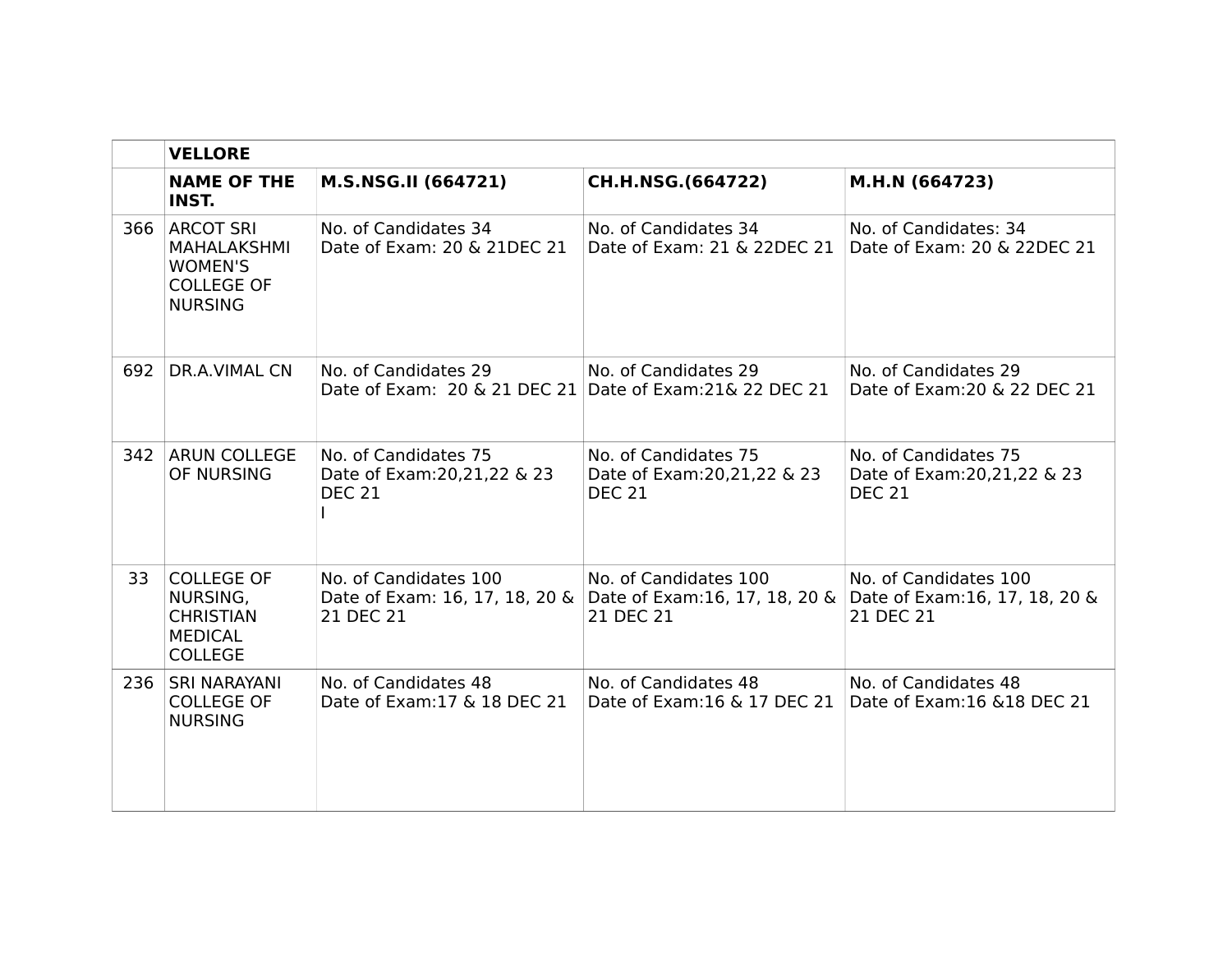| 191       | ST. JOHN'S<br><b>COLLEGE OF</b><br><b>NURSING</b>           | No. of Candidates 33<br>Date of Exam: 22 & 23 DEC 21 | No. of Candidates 33<br>Date of Exam: 23 & 24 DEC 21 Date of Exam: 22& 24 DEC 21 | No. of Candidates 33                                                              |
|-----------|-------------------------------------------------------------|------------------------------------------------------|----------------------------------------------------------------------------------|-----------------------------------------------------------------------------------|
| 738       | <b>SCUDDER CON</b>                                          | No. of Candidates 43<br>Date of Exam: 16 & 17 DEC 21 | No. of Candidates43                                                              | No. of Candidates 43<br>Date of Exam:17 & 18 DEC 21 Date of Exam: 16 & 18 DEC 21  |
|           | <b>VILLUPURAM</b>                                           |                                                      |                                                                                  |                                                                                   |
|           | <b>NAME OF THE</b><br><b>INST.</b>                          | M.S.NSG.II (664721)                                  | CH.H.NSG.(664722)                                                                | M.H.N (664723)                                                                    |
| 307       | E.S. COLLEGE OF<br><b>NURSING</b>                           | No. of Candidates 57<br>Date of Exam: 22-24 DEC 21   | No. of Candidates 58<br>Date of Exam: 22-24 DEC 21                               | No. of Candidates 58<br>Date of Exam: 22-24 DEC 21                                |
| 330       | <b>PAUL'S COLLEGE</b><br>OF NURSING                         | No. of Candidates: 35<br>Date of Exam: 16, 17 DEC 21 | No. of Candidates 35                                                             | No. of Candidates 35<br>Date of Exam: 17 & 18 DEC 21 Date of Exam: 16 & 18 DEC 21 |
| 318   SRI | <b>RANGAPOOPATHI</b><br><b>COLLEGE OF</b><br><b>NURSING</b> | No. of Candidates 71<br>Date of Exam: 20-23 DEC 21   | No. of Candidates71<br>Date of Exam: 20-23 DEC 21                                | No. of Candidates71<br>Date of Exam: 20-23 DEC 21                                 |
|           | <b>CUDDALORE</b>                                            |                                                      |                                                                                  |                                                                                   |
|           | <b>NAME OF THE</b><br><b>INST.</b>                          | M.S.NSG.II (664721)                                  | CH.H.NSG.(664722)                                                                | M.H.N (664723)                                                                    |
| 338       | <b>OPR MEMORIAL</b><br><b>COLLEGE OF</b>                    | No. of Candidates43<br>Date of Exam: 17 & 18 DEC 21  | No. of Candidates 43<br>Date of Exam: 18 & 19 DEC 21                             | No. of Candidates 43<br>Date of Exam: 17 & 19DEC 21                               |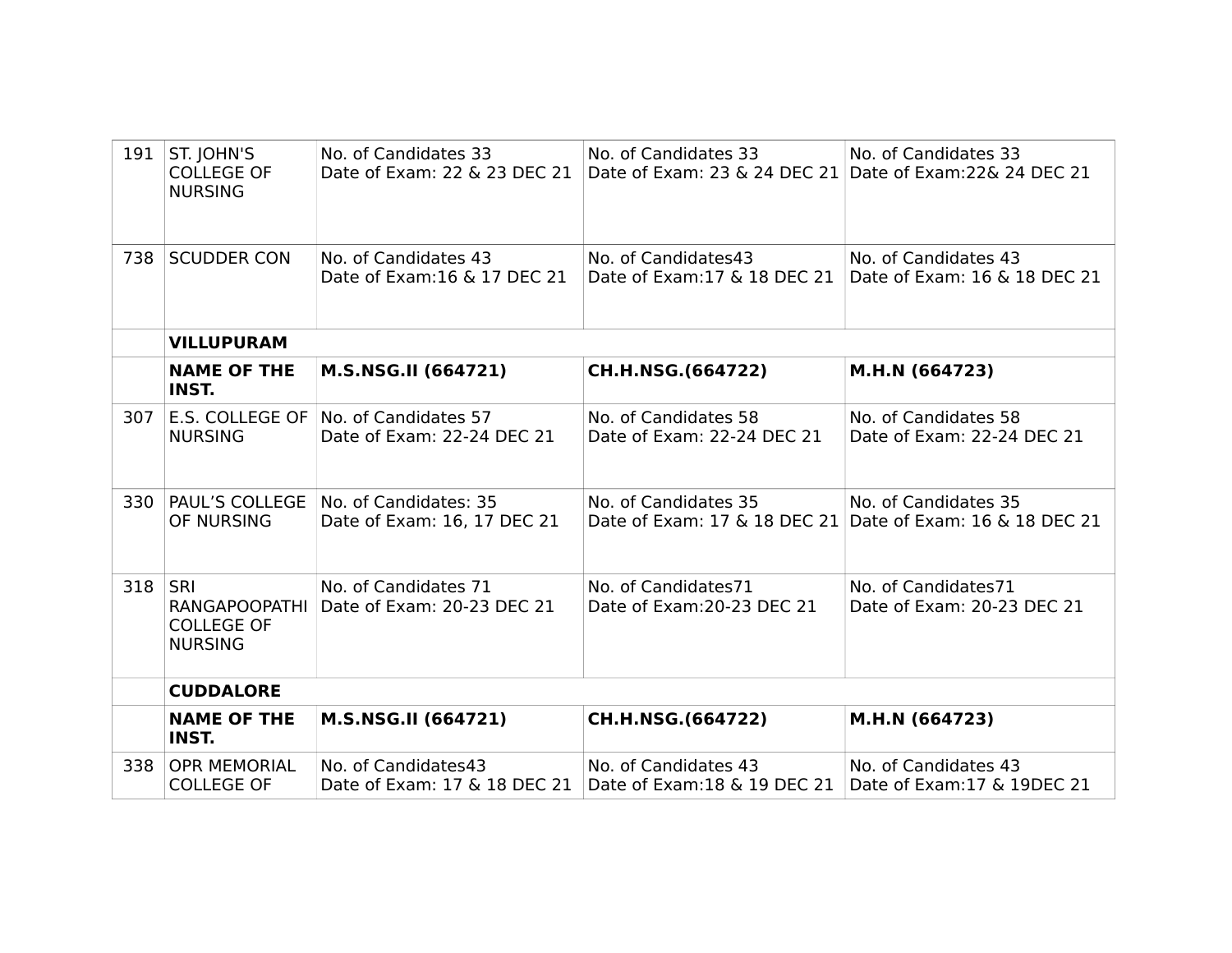| PARAMEDICAL<br><b>SCIENCE</b><br>-177<br>--- |  |  |
|----------------------------------------------|--|--|
|----------------------------------------------|--|--|

#### **THE TAMIL NADU DR.M.G.R. MEDICAL UNIVERSITY, CHENNAI - 32**

# **B.SC.(N) THIRD YEAR PRACTICAL EXAMINATION FOR AUGUST 2021 HELD IN NOVEMBER 2021 PRACTICAL EXAMINATION TENTATIVE SCHEDULE EASTERN ZONE**

| <b>KARUR</b>                                               |                                                       |                                                      |                                                       |  |  |
|------------------------------------------------------------|-------------------------------------------------------|------------------------------------------------------|-------------------------------------------------------|--|--|
| <b>NAME OF THE</b><br>INST.                                | <b>M.S.NSG.II (664721)</b>                            | CH.H.NSG.(664722)                                    | M.H.N (664723)                                        |  |  |
| 290 SAKTHI COLLEGE<br>OF NURSING                           | No. of Candidates: 43<br>Date of Exam: 20 & 21 DEC 21 | No. of Candidates 43<br>Date of Exam: 21 & 22 DEC 21 | No. of Candidates: 43<br>Date of Exam: 20 & 22 DEC 21 |  |  |
| 294   SRI AUROBINDO<br><b>COLLEGE OF</b><br><b>NURSING</b> | No. of Candidates 41<br>Date of Exam: 22 & 23         | No. of Candidates 41<br>Date of Exam: 23 & 24        | No. of Candidates 42<br>Date of Exam: 22 & 24         |  |  |
| <b>PUDUKKOTTAI</b>                                         |                                                       |                                                      |                                                       |  |  |
| <b>NAME OF THE</b><br>INST.                                | <b>M.S.NSG.II (664721)</b>                            | CH.H.NSG.(664722)                                    | M.H.N (664723)                                        |  |  |
| 314 DOCTOR'S<br><b>COLLEGE OF</b><br><b>NURSING</b>        | No. of Candidates 47<br>Date of Exam: 16 & 17 DEC 21  | No. of Candidates 48<br>Date of Exam: 17 & 18 DEC 21 | No. of Candidates 47<br>Date of Exam: 16 & 18 DEC 21  |  |  |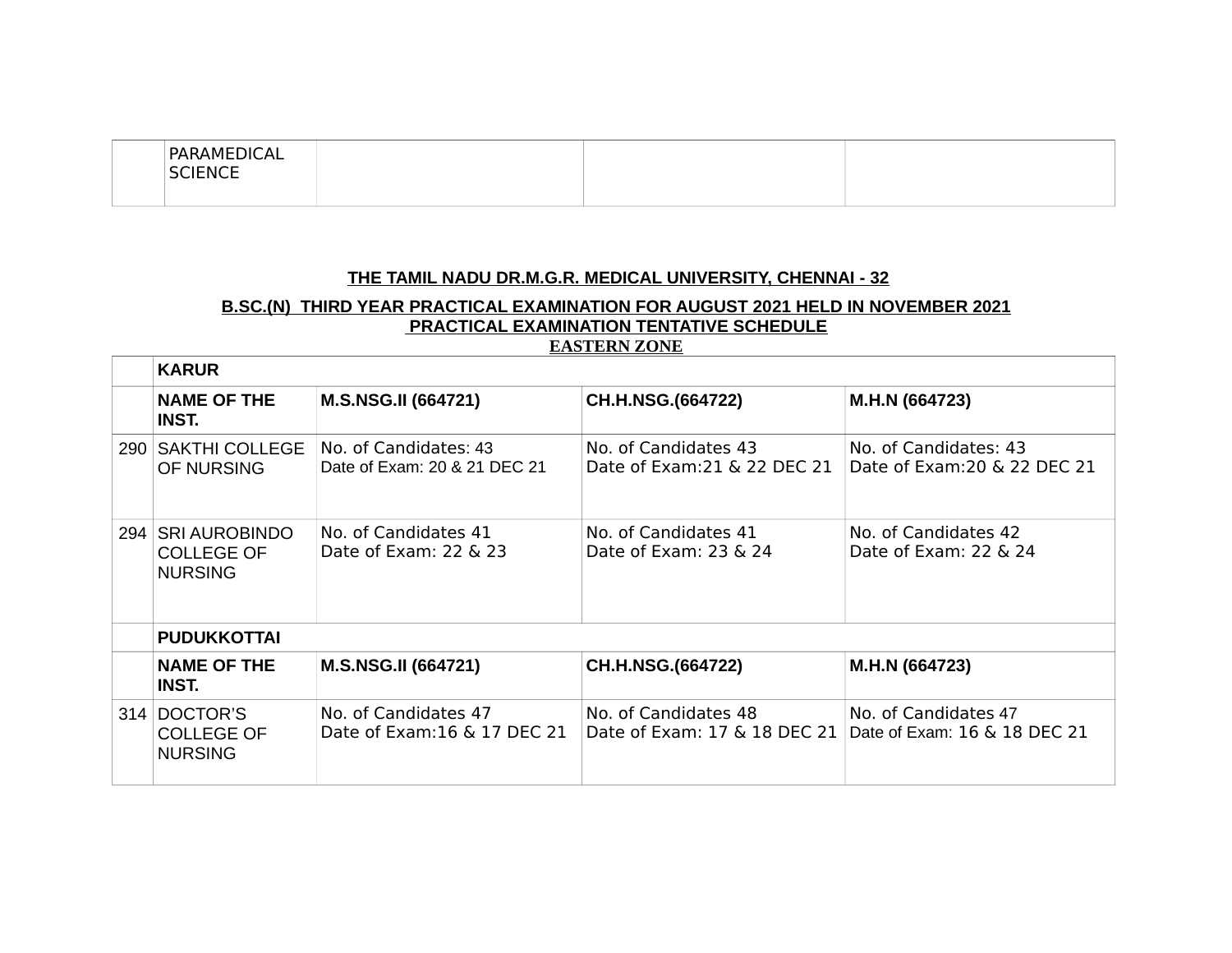| 288 KARPAGA<br><b>VINAYAGA</b><br><b>COLLEGE OF</b><br><b>NURSING</b> | No. of Candidates 40<br>Date of Exam: 20 & 21 DEC 21             | No. of Candidates 40<br>Date of Exam: 21 & 22 DEC 21         | No. of Candidates 40<br>Date of Exam: 20 & 22 DEC 21                              |
|-----------------------------------------------------------------------|------------------------------------------------------------------|--------------------------------------------------------------|-----------------------------------------------------------------------------------|
| 322 KEERRAI THAMIL<br><b>SELVAN COLLEGE</b><br>OF NURSING             | No. of Candidates 41<br>Date of Exam: 22 & 23 DEC 21             | No. of Candidates 41<br>Date of Exam: 23 & 24 DEC 21         | No. of Candidates 41<br>Date of Exam: 22 & 24 DEC 21                              |
| 658 MOTHER TERESA<br><b>CON</b>                                       | No. of Candidates 33<br>Date of Exam: 16 & 17 DEC 21             | No. of Candidates 33<br>Date of Exam: 17 & 18 DEC 21         | No. of Candidates 33<br>Date of Exam: 16 & 18 DEC 21                              |
| 331 MOUNT ZION<br><b>COLLEGE OF</b><br><b>NURSING</b>                 | No. of Candidates 43<br>Date of Exam: 20 & 21 DEC 21             | No. of Candidates 43                                         | No. of Candidates 43<br>Date of Exam: 21 & 22 DEC 21 Date of Exam: 20 & 22 DEC 21 |
| <b>THANJAVUR</b>                                                      |                                                                  |                                                              |                                                                                   |
| <b>NAME OF THE</b><br><b>INST.</b>                                    | M.S.NSG.II (664721)                                              | CH.H.NSG.(664722)                                            | M.H.N (664723)                                                                    |
| 339 MANNAI<br>NARAYANASAMY<br><b>COLLEGE OF</b><br><b>NURSING</b>     | No. of Candidates 40<br>Date of Exam: 16 & 17 DEC 21             | No. of Candidates 40<br>Date of Exam: 17 & 18 DEC 21         | No. of Candidates 40<br>Date of Exam: 16 & 18 DEC 21                              |
| 323 COMMON<br><b>CENTRE: SACRED</b><br><b>HEART CON</b>               | No. of Candidates $40 + 11 = 51$<br>Date of Exam: 16 & 17 DEC 21 | No. of Candidates $41+11=51$<br>Date of Exam: 17 & 18 DEC 21 | No. of Candidates $40+11=51$<br>Date of Exam: 16 & 18 DEC 21                      |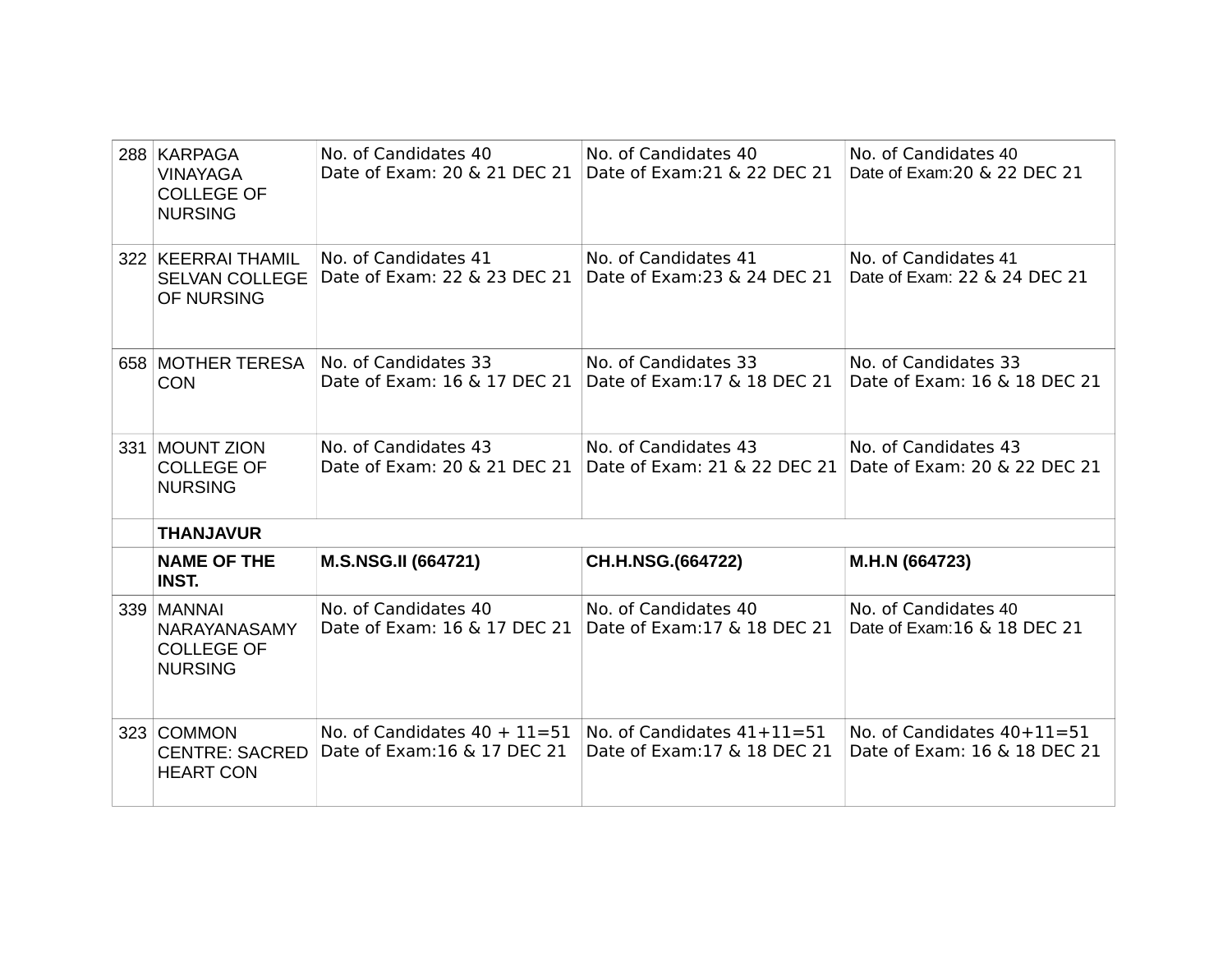| <b>1. SACRED HEART</b><br><b>CON</b><br>2. KARTHIKEYAN<br>CON (624)      |                                                      |                                                                                  |                                                                                   |
|--------------------------------------------------------------------------|------------------------------------------------------|----------------------------------------------------------------------------------|-----------------------------------------------------------------------------------|
| 392 ST. XAVIER<br><b>COLLEGE OF</b><br><b>NURSING</b>                    | No. of Candidates 44<br>Date of Exam: 20 & 21 DEC 21 | No. of Candidates 44<br>Date of Exam: 21 & 22 DEC 21                             | No. of Candidates 44<br>Date of Exam: 20 & 22 DEC 21                              |
| 305 OUR LADY OF<br><b>HEALTH CON</b>                                     | No. of Candidates 58<br>Date of Exam: 21-23 DEC 21   | No. of Candidates 58<br>Date of Exam: 21 -23 DEC 21                              | No. of Candidates 58<br>Date of Exam: 21 -23 DEC 21                               |
| <b>NAGAPATTINAM</b>                                                      | <b>M.S.NSG.II (664721)</b>                           | CH.H.NSG.(664722)                                                                | M.H.N (664723)                                                                    |
| 693 ANDAVAR CON                                                          | No. of Candidates 21<br>Date of Exam: 27 DEC 21      | No. of Candidates 21<br>Date of Exam: 28 DEC21                                   | No. of Candidates 21<br>Date of Exam: 29 DEC 21                                   |
| 733 SIR ISAAC<br><b>NEWTON CON</b>                                       | No. of Candidates 32<br>Date of Exam: 27 & 28 DEC 21 | No. of Candidates 32<br>Date of Exam: 27 & 29 DEC21 Date of Exam: 28 & 29 DEC 21 | No. of Candidates 32                                                              |
| <b>TRICHY</b>                                                            |                                                      |                                                                                  |                                                                                   |
| <b>NAME OF THE</b><br><b>INST.</b>                                       | <b>M.S.NSG.II (664721)</b>                           | CH.H.NSG.(664722)                                                                | M.H.N (664723)                                                                    |
| 234 COMMON<br><b>CENTRE: CHILD</b><br><b>JESUS COLLEGE</b><br>OF NURSING | No. of Candidates 45<br>Date of Exam: 16 & 17 DEC 21 | No. of Candidates 45                                                             | No. of Candidates 45<br>Date of Exam: 17 & 18 DEC 21 Date of Exam: 16 & 18 DEC 21 |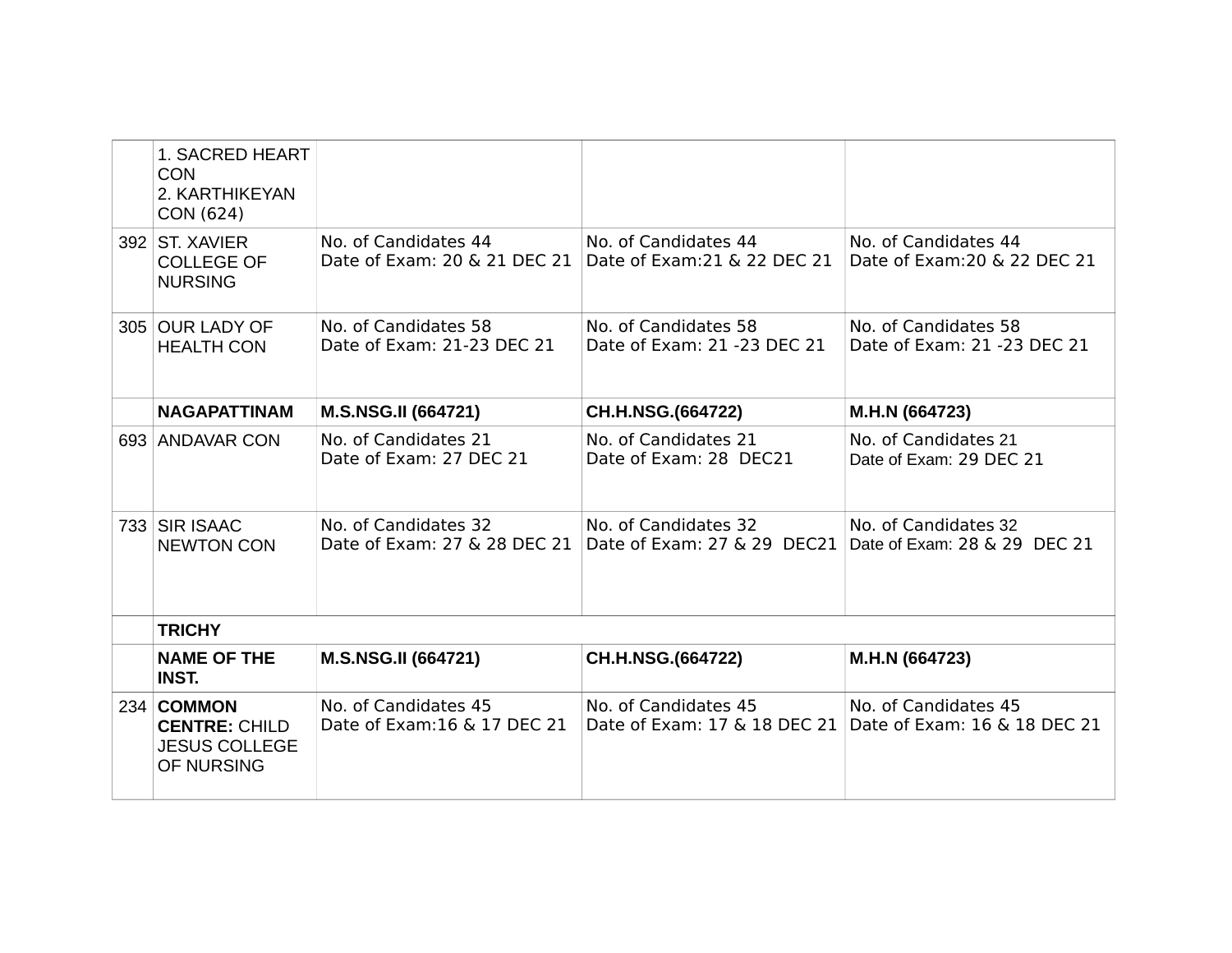|  | 1. CHILD JESUS<br><b>CON -234</b><br>2. SRI KRISHNA<br>COLLEGE - 737                                                           |                                                      |                                                                                  |                                                      |
|--|--------------------------------------------------------------------------------------------------------------------------------|------------------------------------------------------|----------------------------------------------------------------------------------|------------------------------------------------------|
|  | 189 DR. G.<br><b>SAKUNTHALA</b><br><b>COLLEGE OF</b><br><b>NURSING</b>                                                         | No. of Candidates 40<br>Date of Exam: 20 & 21 DEC 21 | No. of Candidates 40<br>Date of Exam: 21 & 22 DEC21 Date of Exam: 20 & 22 DEC 21 | No. of Candidates 40                                 |
|  | 316 INDIRA COLLEGE<br>OF NURSING                                                                                               | No. of Candidates 24<br>Date of Exam: 21 DEC 21      | No. of Candidates 24<br>Date of Exam: 22 DEC 21                                  | No. of Candidates 24<br>Date of Exam: 23 DEC 21      |
|  | 687 INDIRA GANESAN<br><b>CON</b>                                                                                               | No. of Candidates 26<br>Date of Exam: 18             | No. of Candidates 26<br>Date of Exam:17                                          | No. of Candidates 26<br>Date of Exam: 16             |
|  | 457 COMMON<br><b>CENTRE: JENNYS</b><br><b>COLLEGE OF</b><br><b>NURSING</b><br>1. JENNYS CON<br>2. SRINIVASAN<br><b>CON 741</b> | No. of Candidates 30+18=48<br>Date of Exam:          | No. of Candidates $30+18=48$<br>Date of Exam:                                    | No. of Candidates 30+18=48<br>Date of Exam:          |
|  | 553 KMC CON                                                                                                                    | No. of Candidates 35<br>Date of Exam: 20 & 21 DEC 21 | No. of Candidates 35<br>Date of Exam: 21 & 22 DEC 21                             | No. of Candidates 35<br>Date of Exam: 20 & 22 DEC 21 |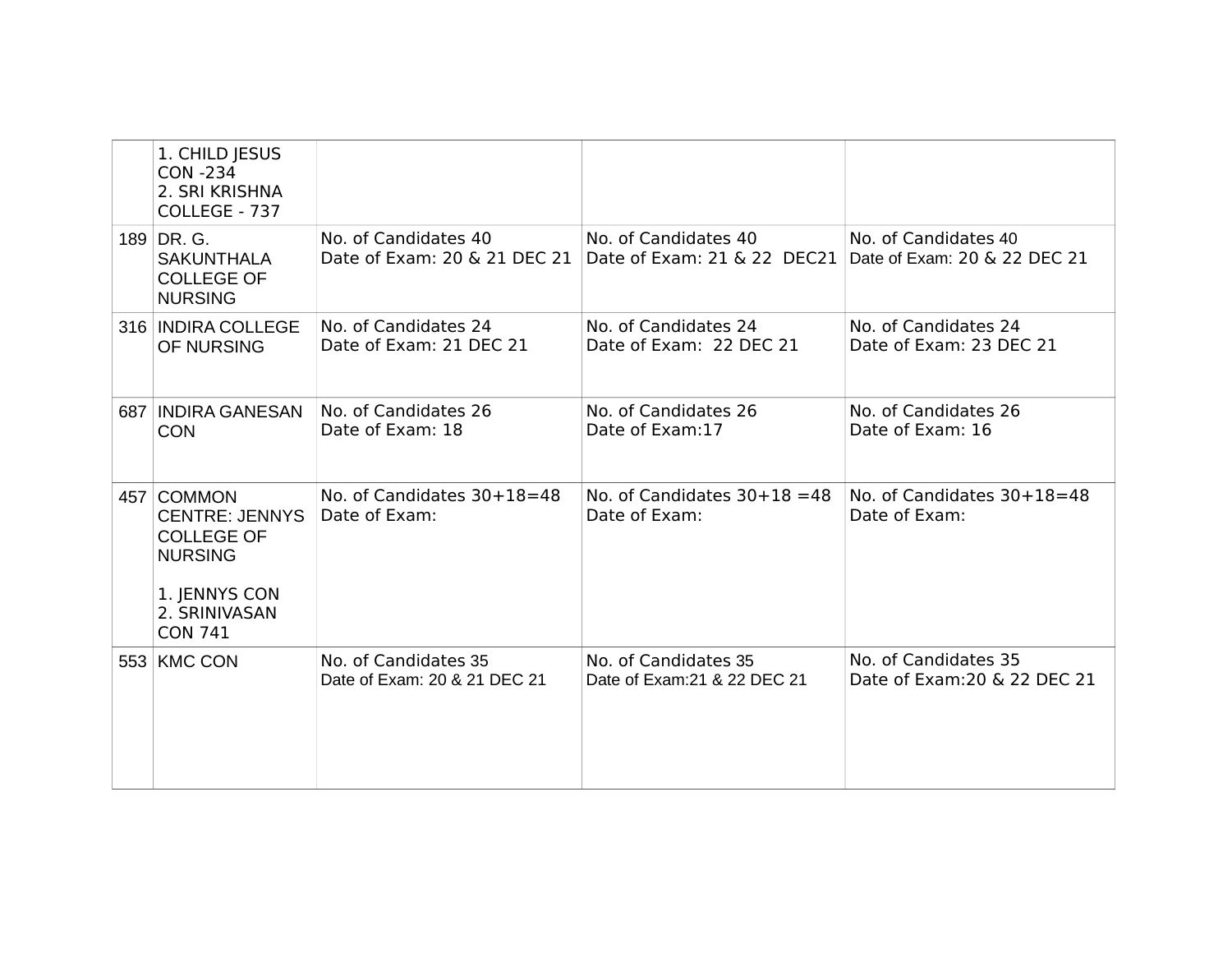|                  | 475   M.A.M COLLEGE<br>OF NURSING                                               | No. of Candidates 32                                                          | No. of Candidates 32<br>Date of Exam: 22 & 23 DEC 21 Date of Exam: 22 & 24 DEC 21 Date of Exam: 23 & 24 DEC 21 | No. of Candidates 32                                 |
|------------------|---------------------------------------------------------------------------------|-------------------------------------------------------------------------------|----------------------------------------------------------------------------------------------------------------|------------------------------------------------------|
|                  | 326 NEHRU COLLEGE<br>OF NURSING                                                 | No. of Candidates 47                                                          | No. of Candidates 47<br>Date of Exam: 16 & 17 DEC 21 Date of Exam: 17 & 18 DEC 21 Date of Exam: 16 & 18 DEC 21 | No. of Candidates 47                                 |
|                  | 303 SERVITE<br><b>COLLEGE OF</b><br><b>NURSING</b>                              | No. of Candidates 39<br>Date of Exam: 20 & 21 DEC 21                          | No. of Candidates 39<br>Date of Exam: 21 & 22 DEC 21                                                           | No. of Candidates 39<br>Date of Exam: 20 & 22 DEC 21 |
|                  |                                                                                 | 726   SRM CON, TRICHY   No. of Candidates: 39<br>Date of Exam: 22 & 23 DEC 21 | No. of Candidates 39<br>Date of Exam: 23 & 24 DEC 21                                                           | No. of Candidates 39<br>Date of Exam: 22 & 24 DEC 21 |
|                  |                                                                                 |                                                                               |                                                                                                                |                                                      |
|                  | <b>PERAMBALUR</b>                                                               |                                                                               |                                                                                                                |                                                      |
|                  | <b>NAME OF THE</b><br><b>INST.</b>                                              | <b>M.S.NSG.II (664721)</b>                                                    | CH.H.NSG.(664722)                                                                                              | M.H.N (664723)                                       |
| 227 <sub>1</sub> | <b>DHANALAKSHMI</b><br><b>SRINIVASAN</b><br><b>COLLEGE OF</b><br><b>NURSING</b> | No. of Candidates 72<br>Date of Exam: 21-24 DEC 21                            | No. of Candidates 72<br>Date of Exam: 21-24 DEC 21                                                             | No. of Candidates 72<br>Date of Exam: 21-24 DEC 21   |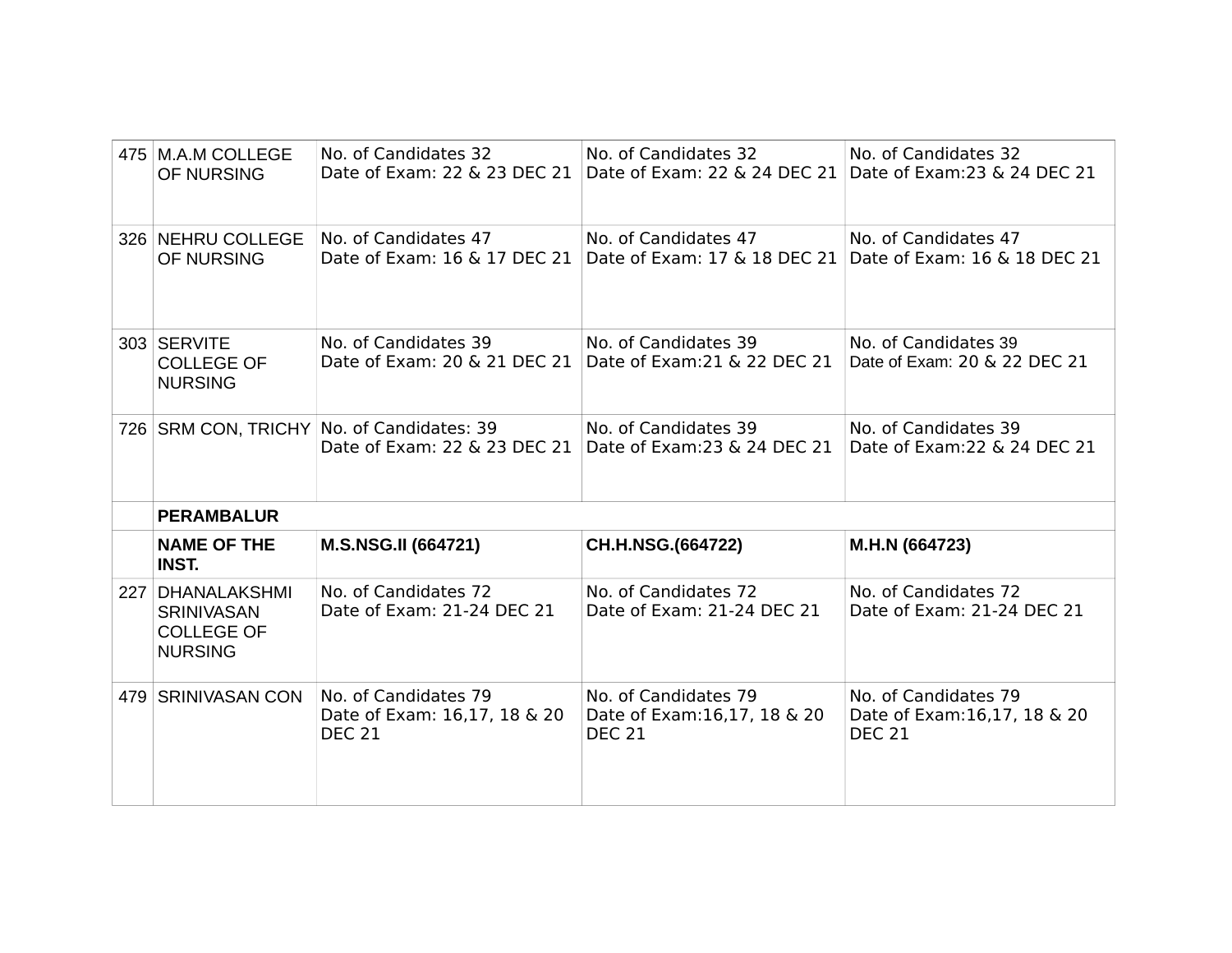| 222 THANTHAI<br>ROEVER<br>COLLEGE OF<br>NURSING. | No. of Candidates 36 | No. of Candidates 36<br>Date of Exam: 21 & 22 DEC 21   Date of Exam: 22 & 23 DEC 21 | No. of Candidates 36<br>Date of Exam: $21 \& 23$ DEC $21$ |
|--------------------------------------------------|----------------------|-------------------------------------------------------------------------------------|-----------------------------------------------------------|
|                                                  |                      |                                                                                     |                                                           |

# **THE TAMIL NADU DR.M.G.R. MEDICAL UNIVERSITY, CHENNAI - 32**

#### **B.SC.(N) THIRD YEAR PRACTICAL EXAMINATION FOR AUGUST 2020 HELD IN MARCH 2021 PRACTICAL EXAMINATION TENTATIVE SCHEDULE SOUTHERN ZONE**

| <b>THENI</b>                                                                                                         |                                                             |                                                             |                                                             |  |  |
|----------------------------------------------------------------------------------------------------------------------|-------------------------------------------------------------|-------------------------------------------------------------|-------------------------------------------------------------|--|--|
| <b>NAME OF THE</b><br>INST.                                                                                          | <b>M.S.NSG.II (664721)</b>                                  | CH.H.NSG.(664722)                                           | M.H.N (664723)                                              |  |  |
| 328 ANNAI DORA<br><b>COLLEGE OF</b><br><b>NURSING</b>                                                                | No. of Candidates 20<br>Date of Exam: 18 DEC 21             | No. of Candidates 20<br>Date of Exam: 19 DEC 21             | No. of Candidates 20<br>Date of Exam: 20 DEC 21             |  |  |
| 343 THIRAVIAM<br><b>COLLEGE OF</b><br><b>NURSING</b>                                                                 | No. of Candidates 47<br>Date of Exam: 17 & 18 DEC 21        | No. of Candidates 47<br>Date of Exam: 18 & 20 DEC 21        | No. of Candidates 47<br>Date of Exam: 17 & 20 DEC 21        |  |  |
| 615 COMMON<br>CENTRE: CON,<br><b>GOVT. THENI</b><br><b>MEDICAL</b><br><b>COLLEGE</b><br>1. GOVT. THENI<br><b>CON</b> | No. of Candidates $48+5=53$<br>Date of Exam: 20 - 22 DEC 21 | No. of Candidates $48+5=53$<br>Date of Exam: 20 - 22 DEC 21 | No. of Candidates $48+5=53$<br>Date of Exam: 20 - 22 DEC 21 |  |  |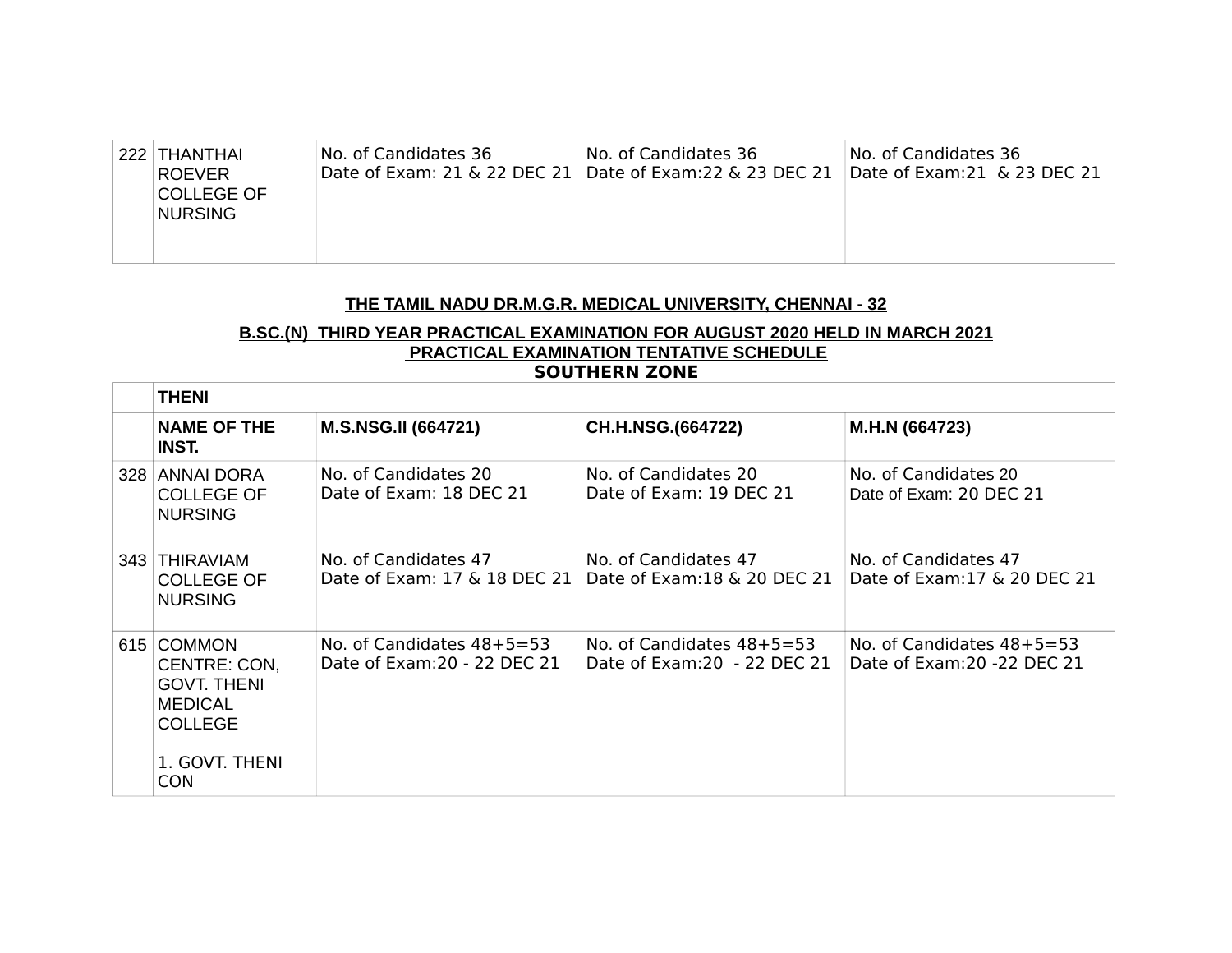|    | 2. NRT CON 742                                                                   |                                                       |                                                       |                                                       |
|----|----------------------------------------------------------------------------------|-------------------------------------------------------|-------------------------------------------------------|-------------------------------------------------------|
|    | <b>MADURAI</b>                                                                   |                                                       |                                                       |                                                       |
|    | <b>NAME OF THE</b><br><b>INST.</b>                                               | <b>M.S.NSG.II (664721)</b>                            | CH.H.NSG.(664722)                                     | M.H.N (664723)                                        |
| 69 | C.S.I.JEYARAJ<br>ANNAPACKIAM<br><b>COLLEGE OF</b><br><b>ALLIED SCIENCE</b>       | No. of Candidates 40<br>Date of Exam: 16 & 17 DEC 21  | No. of Candidates 40<br>Date of Exam: 17 & 18 DEC 21  | No. of Candidates 40<br>Date of Exam: 16 & 18 DEC 21  |
|    | 315 CHITHIRAI<br><b>COLLEGE OF</b><br><b>NURSING</b>                             | No. of Candidates 22<br>Date of Exam:16 DEC 21        | No. of Candidates22<br>Date of Exam: 17 DEC 21        | No. of Candidates 22<br>Date of Exam: 18 DEC 21       |
|    | 275 COLLEGE OF<br>NURSING,<br><b>MADURAI</b><br><b>MEDICAL</b><br><b>COLLEGE</b> | No. of Candidates: 48<br>Date of Exam: 21 & 22 DEC 21 | No. of Candidates48<br>Date of Exam: 20 & 21 DEC 21   | No. of Candidates48<br>Date of Exam: 20 & 22 DEC 21   |
|    | 703 MEENAKSHI CON                                                                | No. of candidates: 43<br>Date of Exam: 22 & 23 DEC 21 | No. of candidates: 43<br>Date of Exam: 23 & 24 DEC 21 | No. of candidates: 43<br>Date of Exam: 22 & 24 DEC 21 |
|    | 359   MADURAI APOLLO<br><b>COLLEGE OF</b><br><b>NURSING</b>                      | No. of Candidates 37<br>Date of Exam: 23 & 24 DEC 21  | No. of Candidates 37<br>Date of Exam: 24 & 27 DEC 21  | No. of Candidates 32<br>Date of Exam: 23 & 27 DEC 21  |
| 55 | <b>SACRED HEART</b><br><b>COLLEGE OF</b><br><b>NURSING ULTRA</b><br><b>TRUST</b> | No. of Candidates 43<br>Date of Exam: 16 & 17 DEC 21  | No. of Candidates 42<br>Date of Exam: 17 & 18 DEC 21  | No. of Candidates 42<br>Date of Exam: 16 & 18 DEC 21  |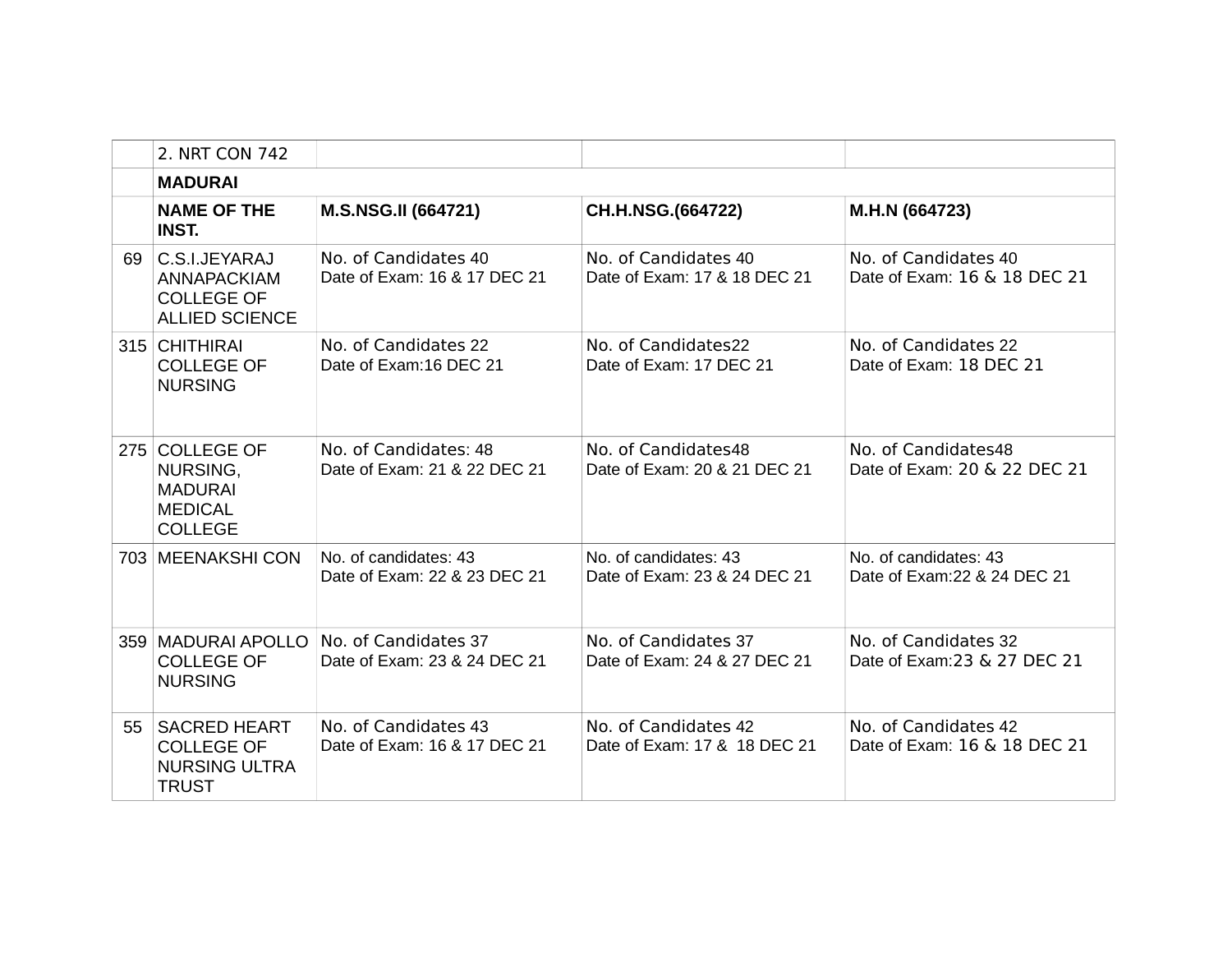|     | 384 SHRINIDHI<br><b>COLLEGE OF</b><br><b>NURSING HEALTH</b><br><b>SERVICE AND</b><br><b>RESEARCH</b>                                                | No. of Candidates 29<br>Date of Exam: 16 & 18 DEC 21     | No. of Candidates 29<br>Date of Exam: 17 & 18 DEC 21       | No. of Candidates 29<br>Date of Exam: 16 & 17 DEC 21      |
|-----|-----------------------------------------------------------------------------------------------------------------------------------------------------|----------------------------------------------------------|------------------------------------------------------------|-----------------------------------------------------------|
|     | 664 VIKRAM CON                                                                                                                                      | No. of Candidates 41<br>Date of Exam: 20 & 21 DEC 21     | No. of Candidates 41<br>Date of Exam: 21 & 22 DEC 21       | No. of Candidates 41<br>Date of Exam: 20 & 22 DEC 21      |
|     | 661 VELAMMAL CON                                                                                                                                    | No. of canddates:44<br>Date of Exam: 16 & 18 DEC 21      | No. of candidates44<br>Date of Exam: 17 & 18 DEC 21        | No. of candidates44<br>Date of Exam: 16 & 17 DEC 21       |
|     | <b>SIVAGANGAI</b>                                                                                                                                   |                                                          |                                                            |                                                           |
|     | <b>NAME OF THE</b><br><b>INST.</b>                                                                                                                  | <b>M.S.NSG.II (664721)</b>                               | CH.H.NSG.(664722)                                          | M.H.N (664723)                                            |
| 228 | <b>COMMON</b><br><b>CENTRE: RASS</b><br><b>ACADEMY</b><br><b>COLLEGE OF</b><br><b>NURSING</b><br>1. RASS ACADEMY<br><b>CON</b><br>2. MATHA CON - 96 | No. of Candidates 51+16=67<br>Date of Exam: 20-22 DEC 21 | No. of Candidates $52+16=68$<br>Date of Exam: 20-22 DEC 21 | No. of Candidates 54 +16=70<br>Date of Exam: 20-22 DEC 21 |
|     | <b>DINDIGUL</b>                                                                                                                                     |                                                          |                                                            |                                                           |
|     | <b>NAME OF THE</b><br><b>INST.</b>                                                                                                                  | <b>M.S.NSG.II (664721)</b>                               | CH.H.NSG.(664722)                                          | M.H.N (664723)                                            |
|     | 453 BHAARATH                                                                                                                                        | No. of Candidates 27                                     | No. of Candidates 27                                       | No. of Candidates 27                                      |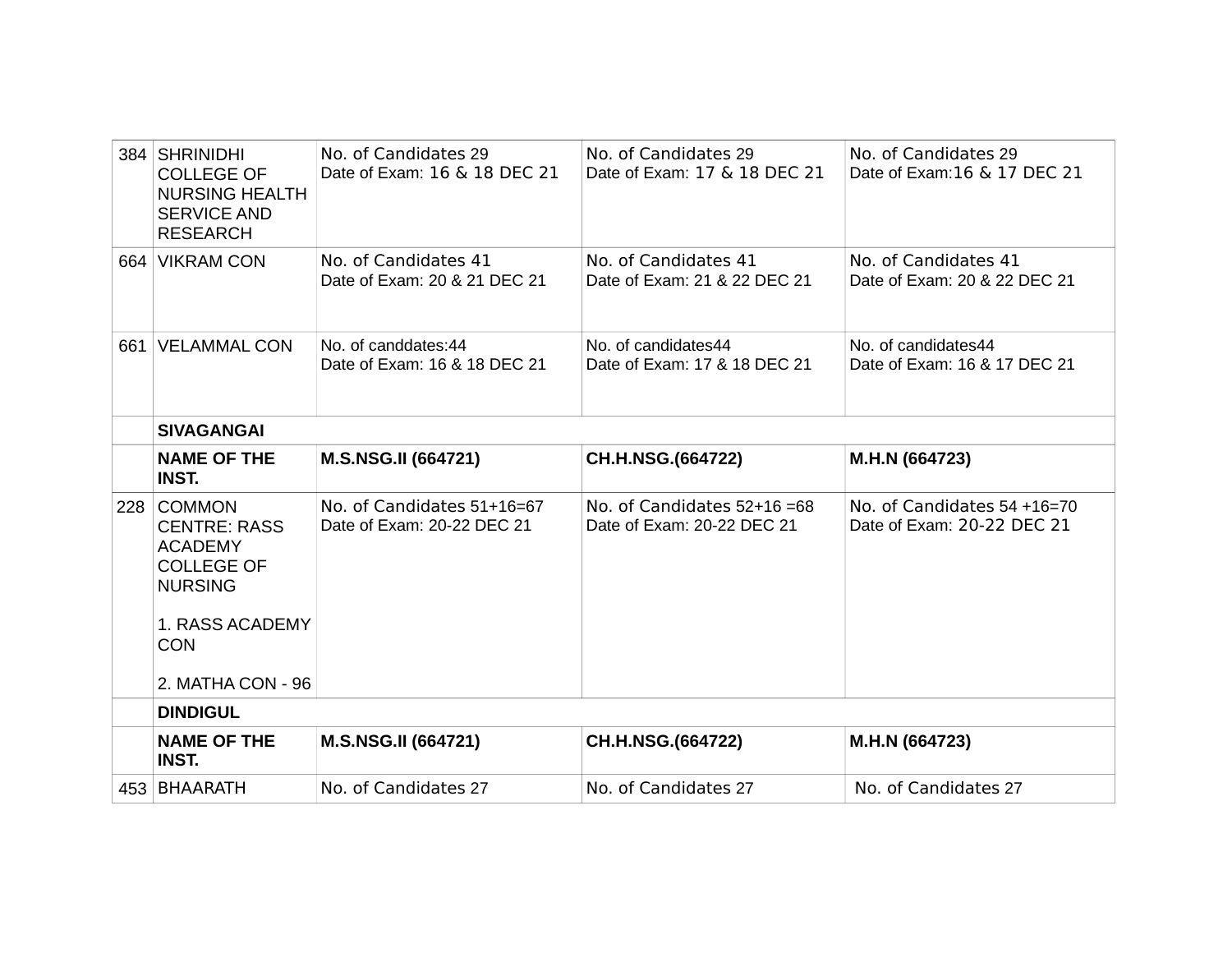|    | <b>COLLEGE OF</b><br><b>NURSING</b>                                    | Date of Exam: 17 & 18 DEC 21                         | Date of Exam: 18 & 20 DEC 21                         | Date of Exam: 17 & 20 DEC 21                         |  |
|----|------------------------------------------------------------------------|------------------------------------------------------|------------------------------------------------------|------------------------------------------------------|--|
|    | 229 JAINEE COLLEGE<br>OF NURSING                                       | No. of Candidates 20<br>Date of Exam: 18             | No. of Candidates 20<br>Date of Exam: 20             | No. of Candidates 20<br>Date of Exam: 21             |  |
| 35 | <b>CHRISTIAN</b><br><b>COLLEGE OF</b><br>NURSING,<br><b>AMBILIKKAI</b> | No. of Candidates44<br>Date of Exam: 20 & 21 DEC 21  | No. of Candidates 44<br>Date of Exam: 21 & 22 DEC 21 | No. of Candidates 44<br>Date of Exam: 20 & 22 DEC 21 |  |
|    | 233   SAKTHI COLLEGE<br>OF NURSING                                     | No. of Candidates 42<br>Date of Exam: 22 & 23 DEC 21 | No. of Candidates 42<br>Date of Exam: 23 & 24 DEC 21 | No. of Candidates 42<br>Date of Exam: 22 & 24 DEC 21 |  |
|    | 545   SACRED HEART<br>CON,                                             | No. of Candidates 29<br>Date of Exam: 16 & 17 DEC 21 | No. of Candidates 29<br>Date of Exam: 17 & 18 DEC 21 | No. of Candidates 29<br>Date of Exam: 16 & 18 DEC 21 |  |
|    | <b>TUTICORIN</b>                                                       |                                                      |                                                      |                                                      |  |
|    | <b>NAME OF THE</b><br><b>INST.</b>                                     | M.S.NSG.II (664721)                                  | CH.H.NSG.(664722)                                    | M.H.N (664723)                                       |  |
|    | 492 ST.ANN'S<br><b>COLLEGE OF</b><br><b>NURSING</b>                    | No. of Candidates 46<br>Date of Exam: 29 & 22 DEC 21 | No. of Candidates 46<br>Date of Exam: 20 & 21 DEC 21 | No. of Candidates 46<br>Date of Exam: 21 & 22 DEC 21 |  |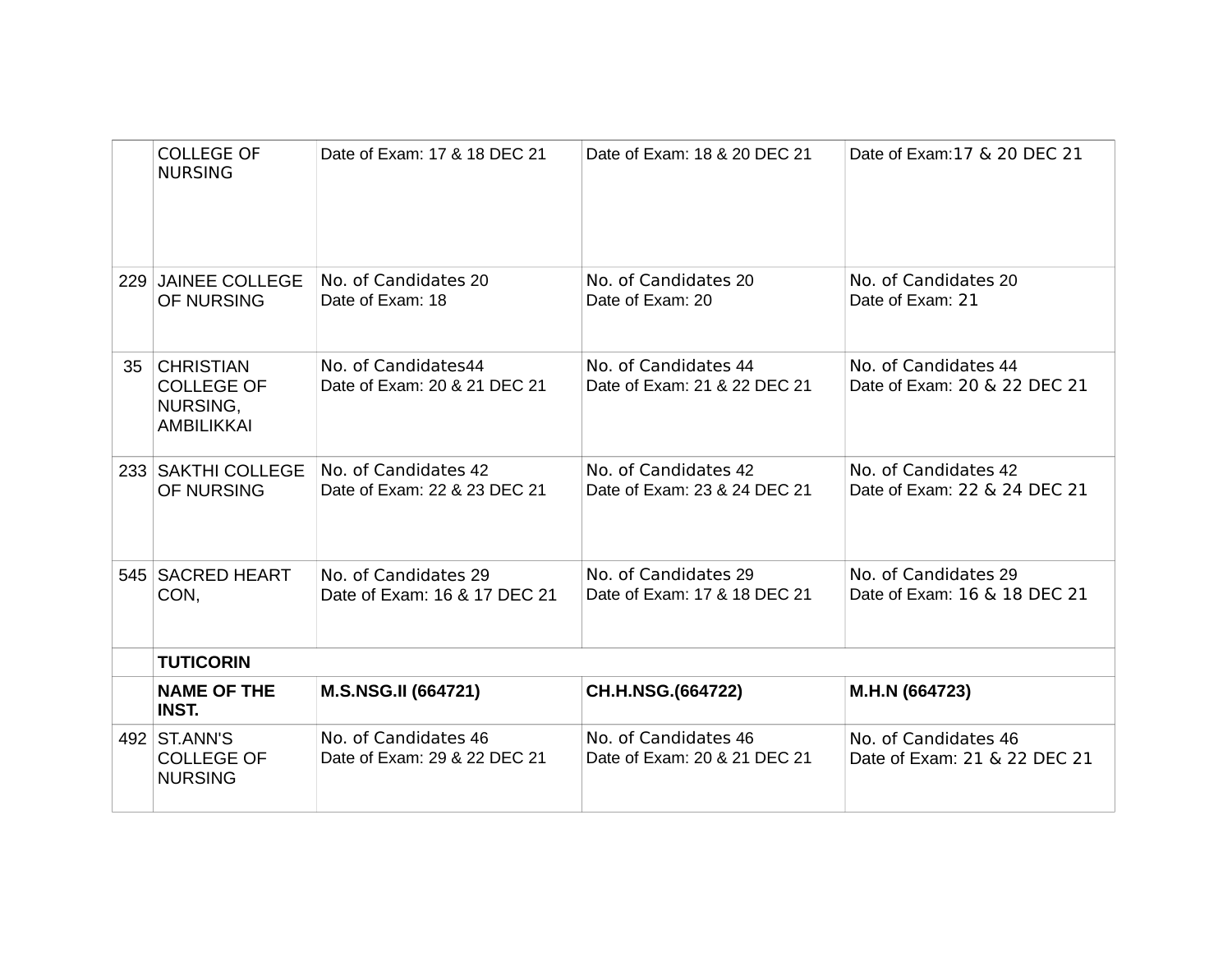| 504 CSI, ST.LUKE<br>CON,                                                                      | No. of Candidates 29<br>Date of Exam: 16 & 17 DEC 21 | No. of Candidates 30<br>Date of Exam: 17 & 18 DEC 21 | No. of Candidates 29<br>Date of Exam: 16 & 18 DEC 21 |
|-----------------------------------------------------------------------------------------------|------------------------------------------------------|------------------------------------------------------|------------------------------------------------------|
| 468 PADMASHRIDR.<br><b>SIVANTHI</b><br><b>ADITANAR</b><br><b>COLLEGE OF</b><br><b>NURSING</b> | No. of Candidates 36<br>Date of Exam: 20 & 21 DEC 21 | No. of Candidates 37<br>Date of Exam: 21 & 22 DEC 21 | No. of Candidates 36<br>Date of Exam: 20 & 22 DEC 21 |
| <b>TIRUNELVELI</b>                                                                            |                                                      |                                                      |                                                      |
| <b>NAME OF THE</b><br><b>INST.</b>                                                            | M.S.NSG.II (664721)                                  | CH.H.NSG.(664722)                                    | M.H.N (664723)                                       |
| 337 ALADI ARUNA<br><b>COLLEGE OF</b><br><b>NURSING</b>                                        | No. of Candidates 47<br>Date of Exam: 22 & 24 DEC 21 | No. of Candidates 47<br>Date of Exam: 22 & 23 DEC 21 | No. of Candidates 47<br>Date of Exam: 23 & 24 DEC 21 |
| 304 ANNASAMY<br><b>RAJAMMAL</b><br><b>COLLEGE OF</b><br><b>NURSING</b>                        | No. of Candidates 37<br>Date of Exam: 16 & 17 DEC 21 | No. of Candidates 37<br>Date of Exam: 17 & 18 DEC 21 | No. of Candidates 37<br>Date of Exam: 16 & 18 DEC 21 |
| 341 CSI ELIZA<br><b>CLADWELL</b><br><b>COLLEGE OF</b><br><b>NURSING</b>                       | No. of Candidates 41<br>Date of Exam: 20 & 21 DEC 21 | No. of Candidates 41<br>Date of Exam: 21 & 22 DEC 21 | o. of Candidates 40<br>Date of Exam: 20 & 22 DEC 21  |
| 469   ITHAYA JYOTHY<br><b>COLLEGE OF</b><br>NURSING,                                          | No. of Candidates 41<br>Date of Exam: 22 & 23 DEC 21 | No. of Candidates 41<br>Date of Exam: 23 & 24 DEC 21 | No. of Candidates 41<br>Date of Exam: 22 & 24 DEC 21 |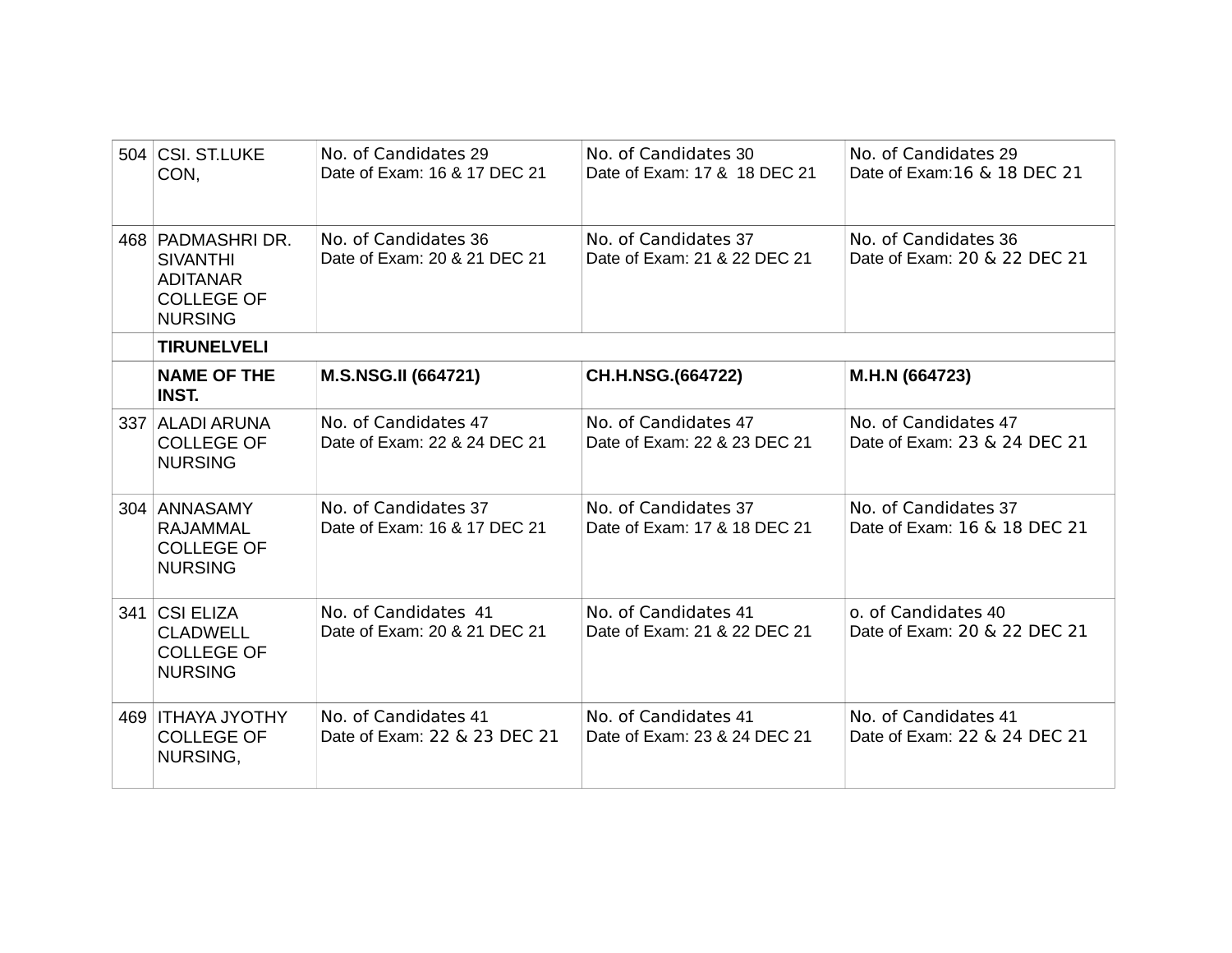| 210 NEHRU COLLEGE<br>OF NURSING                                | No. of Candidates 33<br>Date of Exam: 17 & 18 DEC 21 | No. of Candidates 34<br>Date of Exam: 18 & 20 DEC 21 | No. of Candidates 33<br>Date of Exam: 17 & 20 DEC 21 |
|----------------------------------------------------------------|------------------------------------------------------|------------------------------------------------------|------------------------------------------------------|
| 396 SARDAR RAJAS<br><b>COLLEGE OF</b><br><b>NURSING</b>        | No. of Candidates 46<br>Date of Exam: 20 & 21 DEC 21 | No. of Candidates 48<br>Date of Exam: 21 & 22 DEC 21 | No. of Candidates 46<br>Date of Exam: 20 & 22 DEC 21 |
| 386 SRI BALAJI<br><b>COLLEGE OF</b><br><b>NURSING</b>          | No. of Candidates 20<br>Date of Exam: 22 DEC 21      | No. of Candidates 20<br>Date of Exam: 23 DEC 21      | No. of Candidates 20<br>Date of Exam: 24 DEC 21      |
| 136 SRI<br>K.RAMACHANDRA<br><b>NAIDU COLLEGE</b><br>OF NURSING | No. of Candidates 53<br>Date of Exam: 16-18 DEC 21   | No. of Candidates 53<br>Date of Exam:16-18 DEC 21    | No. of Candidates 53<br>Date of Exam: 16-18 DEC 21   |
| <b>KANYAKUMARI</b>                                             |                                                      |                                                      |                                                      |
| <b>NAME OF THE</b><br><b>INST.</b>                             | <b>M.S.NSG.II (664721)</b>                           | CH.H.NSG.(664722)                                    | M.H.N (664723)                                       |
| 308 ANNAMMAL<br><b>COLLEGE OF</b><br><b>NURSING</b>            | No. of Candidates 45<br>Date of Exam: 20 & 21 DEC 21 | No. of Candidates 46<br>Date of Exam: 21 & 22 DEC 21 | No. of Candidates 45<br>Date of Exam: 20 & 22 DEC 21 |
| 507 CET CON                                                    | No. of Candidates 29<br>Date of Exam: 22 & 23 DEC 21 | No. of Candidates 29<br>Date of Exam: 23 & 24 DEC 21 | No. of Candidates 30<br>Date of Exam: 22 & 24 DEC 21 |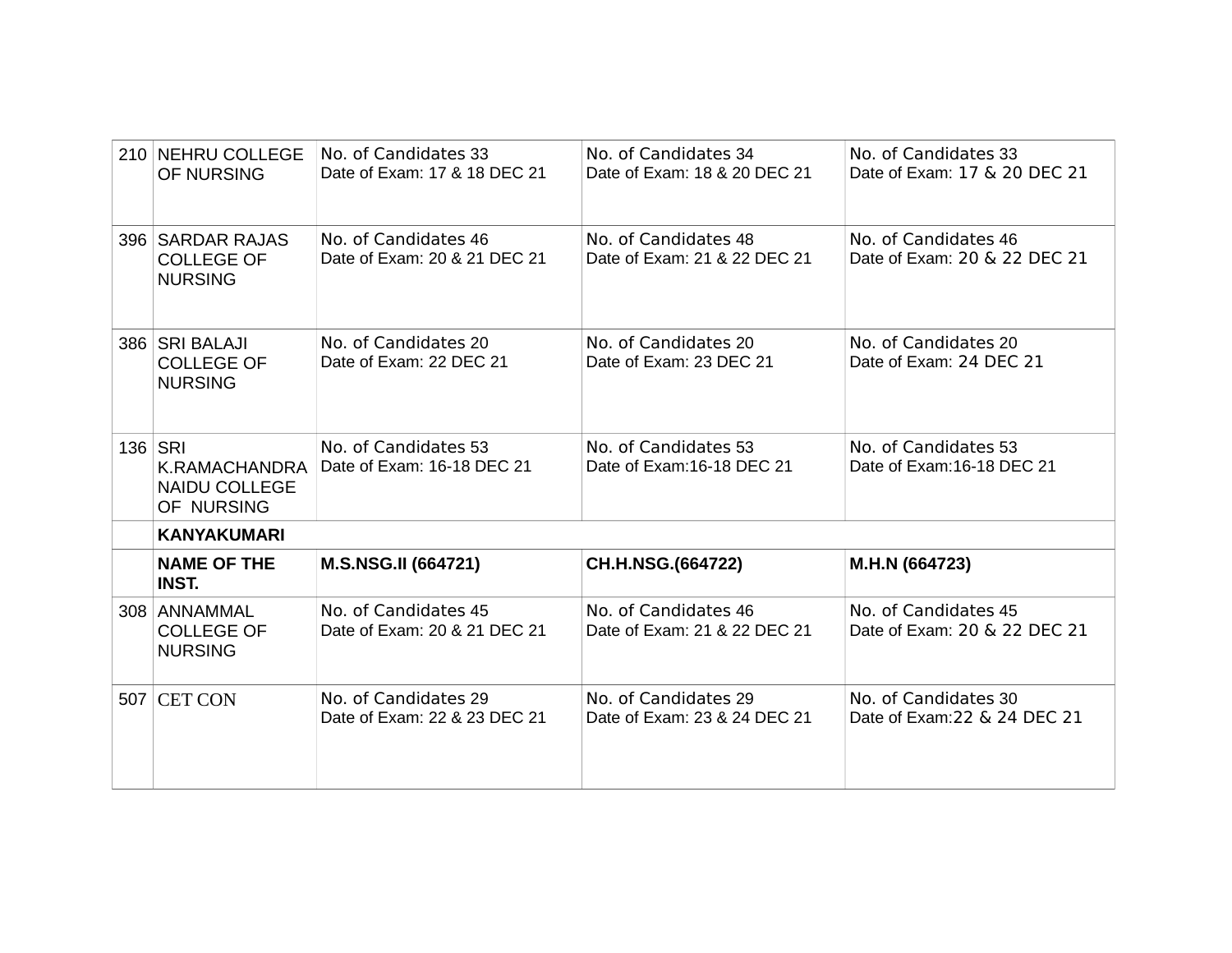|     | 187 CHRISTIAN<br><b>COLLEGE OF</b><br>NURSING,<br><b>NEYOOR</b> | No. of Candidates 48<br>Date of Exam: 16 & 17 DEC 21 | No. of Candidates 48<br>Date of Exam: 17 & DEC 21    | No. of Candidates 48<br>Date of Exam: 16 & 18 DEC 21 |
|-----|-----------------------------------------------------------------|------------------------------------------------------|------------------------------------------------------|------------------------------------------------------|
|     | 550 CSI CON,                                                    | No. of Candidates 31<br>Date of Exam: 20 & 21 DEC 21 | No. of Candidates 33<br>Date of Exam: 21 & 22 DEC 21 | No. of Candidates 31<br>Date of Exam: 20 & 22 DEC 21 |
| 725 | DR.JEYASEKARAN<br><b>CON</b>                                    | No. of Candidates 24<br>Date of Exam: 18 DEC 21      | No. of Candidates24<br>Date of Exam: 20 DEC 21       | No. of Candidates24<br>Date of Exam: 21 DEC 21       |
|     | 463 DR.KUMARASWA<br>MI COLLEGE OF<br><b>NURSING</b>             | No. of Candidates 38<br>Date of Exam: 22 & 23 DEC 21 | No. of Candidates 38<br>Date of Exam: 23 & 24 DEC 21 | No. of Candidates 38<br>Date of Exam: 22 & 24 DEC 21 |
|     | 311 GLOBAL COLLEGE<br>OF NURSING                                | No. of Candidates 51<br>Date of Exam: 16-18 DEC 21   | No. of Candidates 52<br>Date of Exam: 16-18 DEC 21   | No. of Candidates 52<br>Date of Exam: 16-18 DEC 21   |
|     | 538 GRACE CON                                                   | No. of Candidates 47<br>Date of Exam: 20-22 DEC 21   | No. of Candidates 50<br>Date of Exam: 20-22 DEC 21   | No. of Candidates 48<br>Date of Exam: 20-22 DEC 21   |
|     | 301 P.S. COLLEGE OF<br><b>NURSING</b>                           | No. of Candidates 48<br>Date of Exam: 20-22 DEC 21   | No. of Candidates 48<br>Date of Exam: 20-22 DEC 21   | No. of Candidates 49<br>Date of Exam: 20-22 DEC 21   |
|     | 299 THASIAH CON                                                 | No. of Candidates 58<br>Date of Exam:16-18 DEC 21    | No. of Candidates 60<br>Date of Exam: 16-18 DEC 21   | No. of Candidates 58<br>Date of Exam: 16-18 DEC 21   |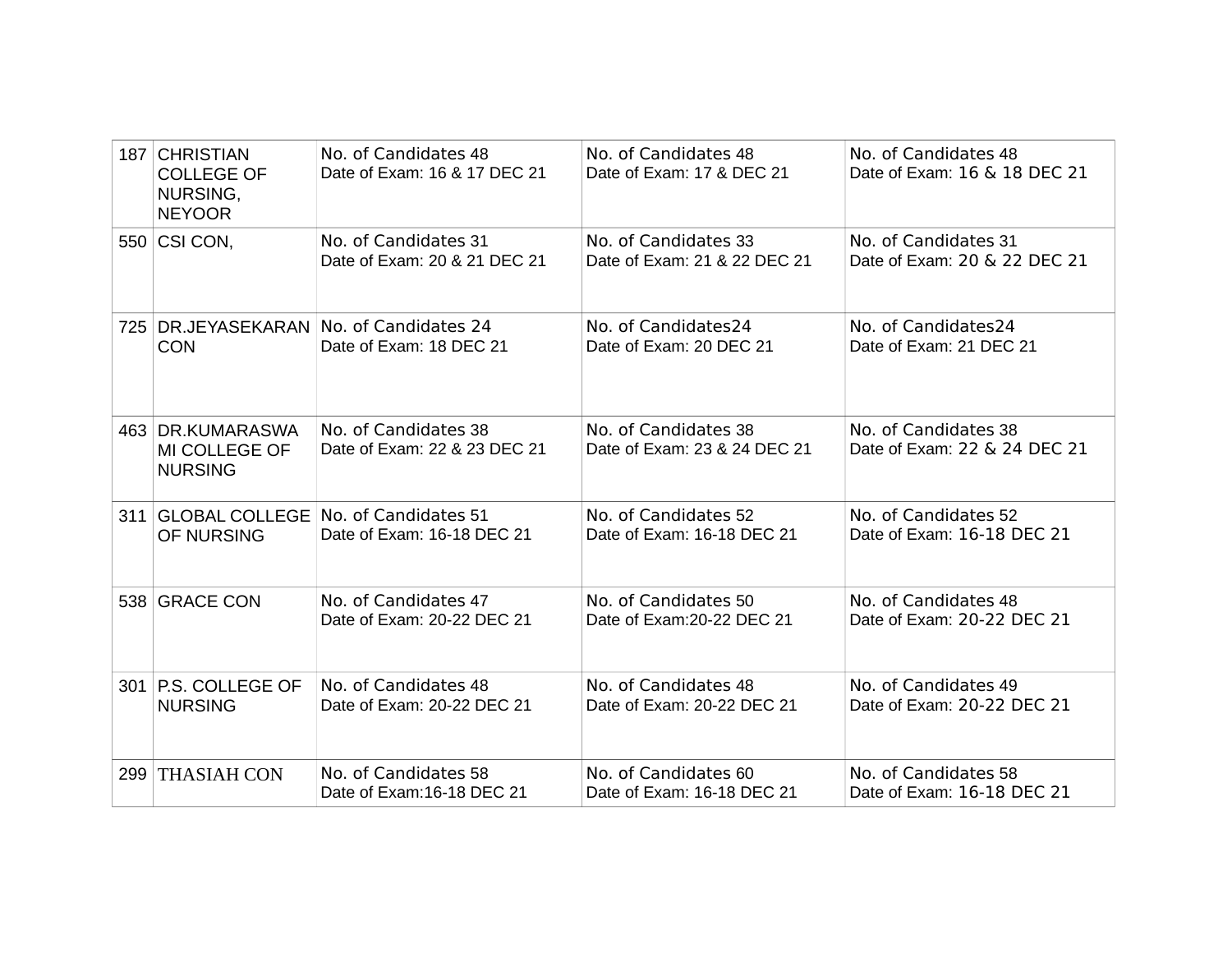| 137   SREE<br><b>MOOKAMBIKA</b><br><b>COLLEGE OF</b><br><b>NURSING</b>     | No. of Candidates73<br>Date of Exam: 20-23 DEC 21                         | No. of Candidates 78<br>Date of Exam: 20-23 DEC 21                       | No. of Candidates 75<br>Date of Exam: 20-23 DEC 21                          |
|----------------------------------------------------------------------------|---------------------------------------------------------------------------|--------------------------------------------------------------------------|-----------------------------------------------------------------------------|
| 496 SREE<br><b>RAMAKRISHNA</b><br><b>COLLEGE OF</b><br><b>NURSING</b>      | No. of Candidates 40<br>Date of Exam: 16-17 DEC 21                        | No. of Candidates 40<br>Date of Exam: 17 & 18 DEC 21                     | No. of Candidates 40<br>Date of Exam: 16 & 18 DEC 21                        |
| 239 ST. XAVIER'S<br><b>CATHOLIC</b><br><b>COLLEGE OF</b><br><b>NURSING</b> | No. of Candidates 101<br>Date of Exam: 16,17,18, 20 & 21<br><b>DEC 21</b> | No. of Candidates 101<br>Date of Exam:16,17,18, 20 & 21<br><b>DEC 21</b> | No. of Candidates 101<br>Date of Exam: 16, 17, 18, 20 & 21<br><b>DEC 21</b> |
| 544 THE SALVATION<br><b>ARMY CATHERINE</b><br><b>BOOTH CON</b>             | No. of Candidates 48<br>Date of Exam: 22 & 23 DEC 21                      | No. of Candidates 48<br>Date of Exam: 23 & 24 DEC 21                     | No. of Candidates 48<br>Date of Exam: 22 & 24 DEC 21                        |
| 300 WHITE MEMORIAL<br><b>COLLEGE OF</b><br><b>NURSING</b>                  | No. of Candidates 37<br>Date of Exam: 16 & 17 DEC 21                      | No. of Candidates 37<br>Date of Exam: 17 & 18 DEC 21                     | No. of Candidates 39<br>Date of Exam: 16 & 18 DEC 21                        |
| <b>VIRUDHUNAGAR</b>                                                        |                                                                           |                                                                          |                                                                             |
| <b>NAME OF THE</b><br><b>INST.</b>                                         | M.S.NSG.II (664721)                                                       | CH.H.NSG.(664722)                                                        | M.H.N (664723)                                                              |
| 309 SURAN COLLEGE<br>OF NURSING                                            | No. of Candidates 40<br>Date of Exam: 20 & 21 DEC 21                      | No. of Candidates 40<br>Date of Exam: 21 & 22 DEC 21                     | No. of Candidates 40<br>Date of Exam: 20 & 22 DEC 21                        |